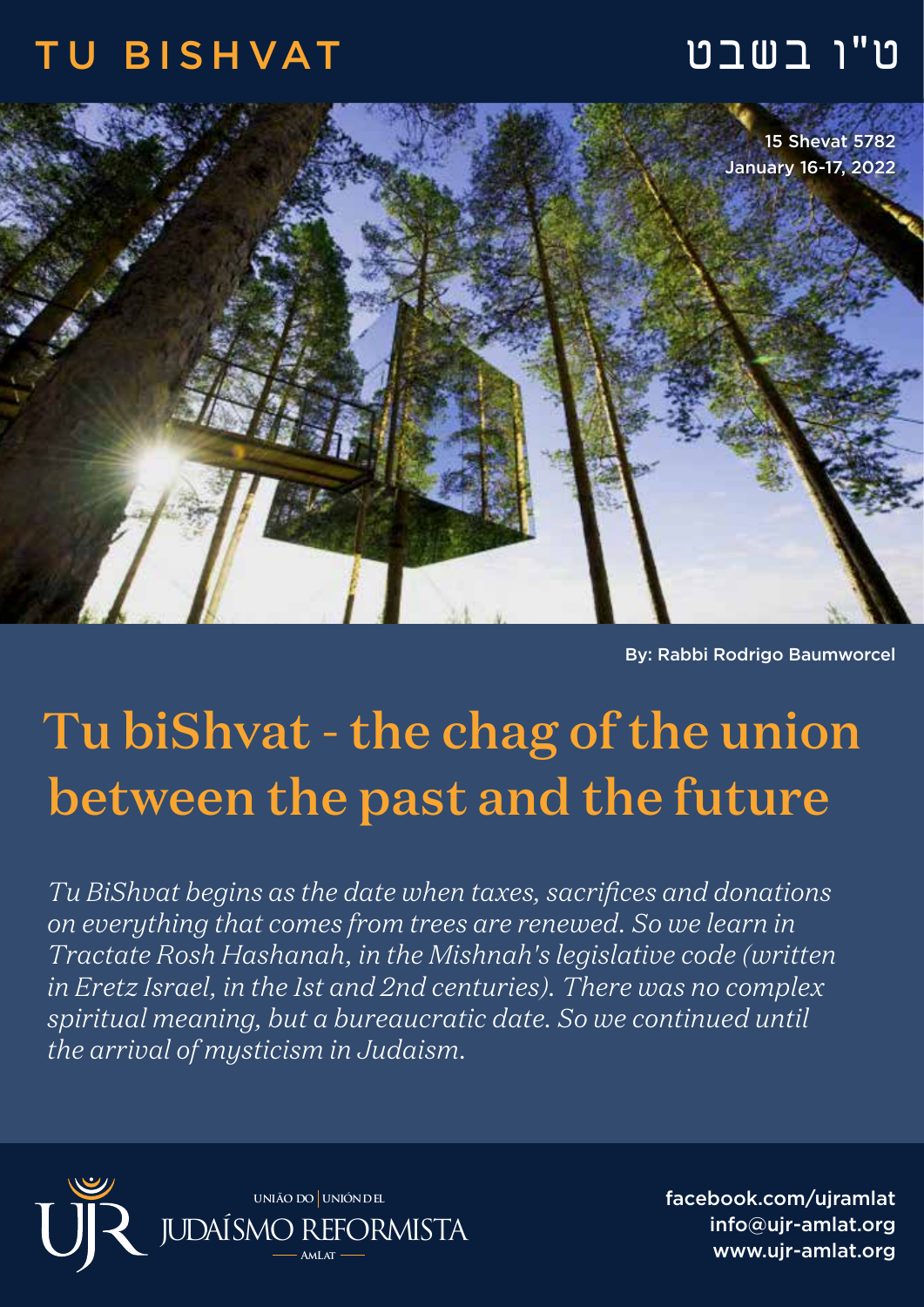*The writing of the Zohar in Europe and the formation of Kabbalah in Eretz Israel make this date a powerful chag, a spiritual celebration that unites the past and the future. It all starts in the 18th century, in Tzfat. As the Jewish Enlightenment began to run its course in Europe, the mystical rabbis of Tzfat found the date of Tu BiShvat an opportunity to elevate themselves spiritually through a new tradition.*

*The Tu BiShvat Seder was created, a festive dinner in which ten different types of fruits are eaten, to bless the wealth of divine creation. It is accepted that the Seder of Tu BiShvat was first written down in a book called "Pri Etzi Hadar" ("The Fruit of the Citrus Tree", in free translation). In the introduction to the book, the Rabbi writes, anonymously, that the tradition of blessing the different divine creations that are revealed in nature has been present in Judaism since King Shlomo. King Shlomo wrote, in the Song of Songs (6:11):*

## ָ אֶל־גְּנֵת אֶגוֹז יָרַדְתִי לְרָאָוֹת בַּאָבֵי הַנַּחַל לְרָאוֹת הַפֶּרְחָה הַגֶּפֶן הֵנֵצוּ הַרְמֹּנֵים:

I went down to the almond garden, to see the fruits of the valley, to see if the vines were blooming and the pomegranates were sprouting. (Loose translation)

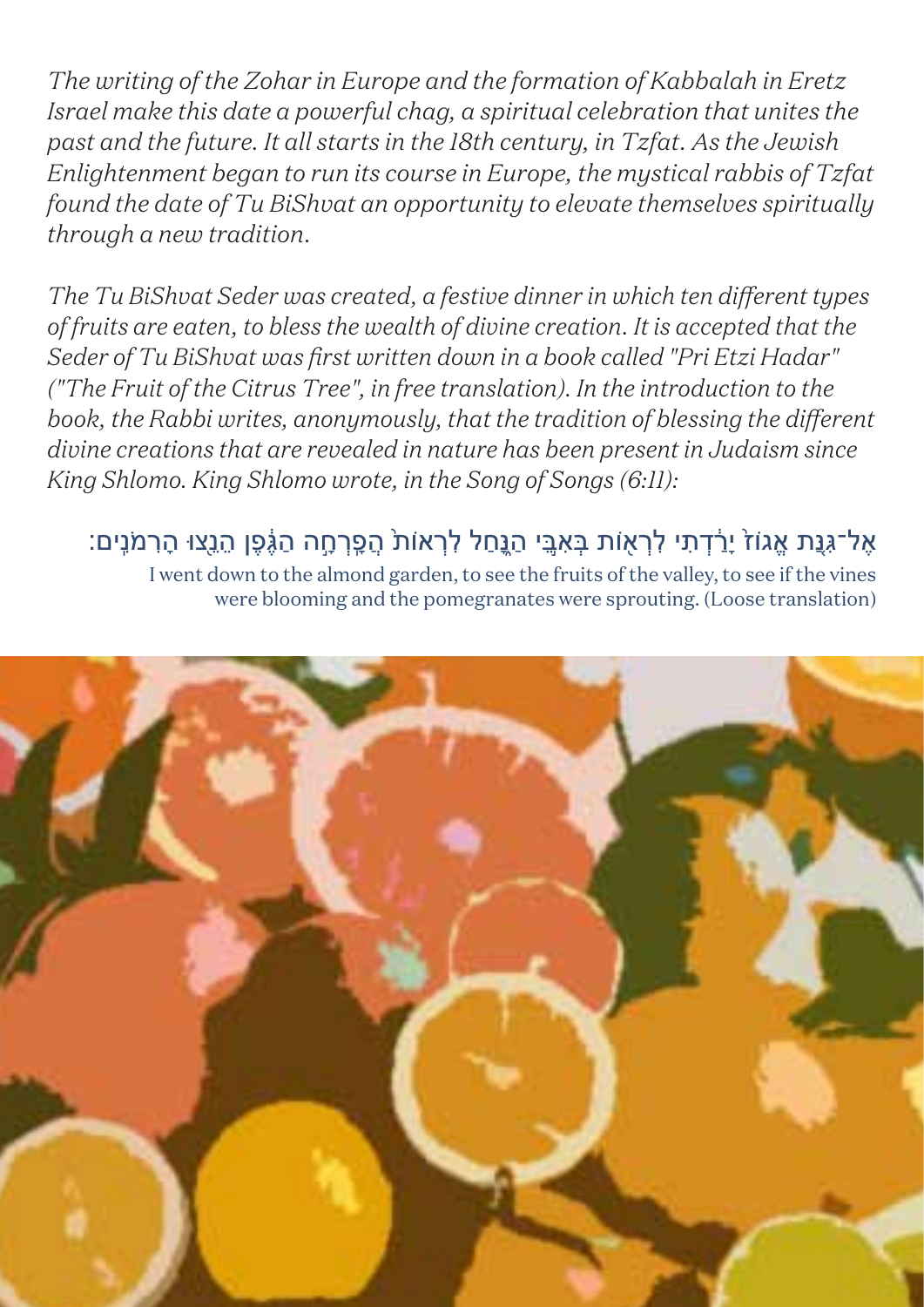

*The mystics of Tzfat saw in this verse the secret of creation, because inside each fruit there is its core and inside the core is life in a more sensitive state. The rind that hides the pulp, that hides the core, that hides the purity of life. The infinite inside the fruit, which fits in our hand. The endless, the presence of God, within a* דבר*/"thing". In other words, the pulp of the fruit contains the development of what was once a seed, it represents the past. The kernel (which we throw away) contains within itself the future potential of germination, it represents the future.*

*Past and future come together in the present. The Tu BiShvat Seder is a celebration of that union. This lesson is very important to us today, as we will only understand the greatness of each of us in the face of the pandemic by uniting the past and the future. The Tu BiShvat Seder invites us to imagine that every action in the present is a consequence of countless connections from the past and generates in itself a future potential.*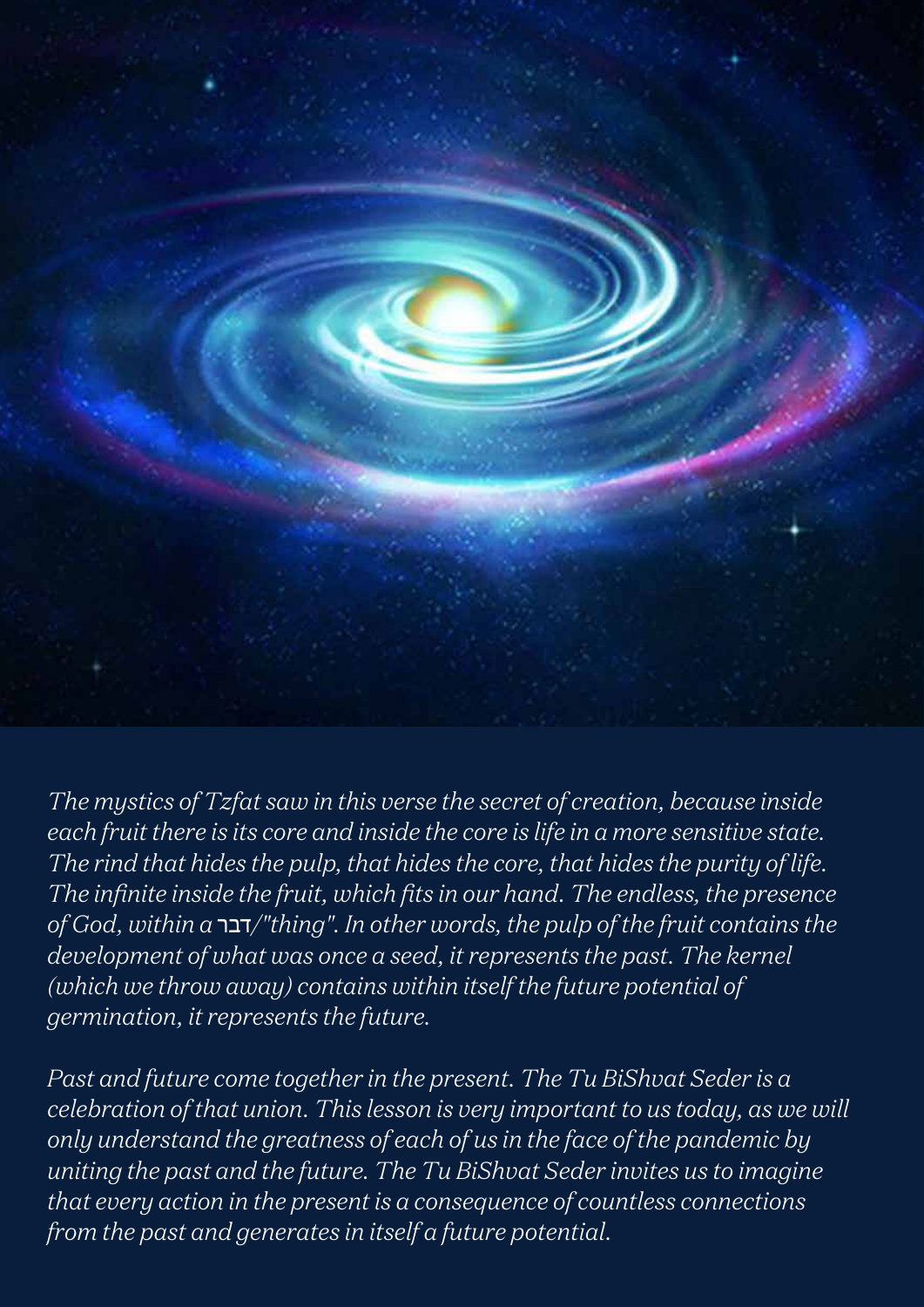*The philosopher Emmanuel Levinas taught us in a class, taught in 1957 in Morocco, that Judaism is a religion for Adults (with a capital A). In his open class, he said that Judaism is a religion that demands responsibility for individual action and a commitment to the collective. Levinas was in total agreement with the sages of the Talmud and the mystics of Tzfat in stating that there is no real separation between past and future, but a continuous clash, which is made, remade and unmade through small everyday actions.*



*In addition to planting a tree, Tu BiShvat is a date that makes us question where we are, what we do and what our future will be. All this, sitting around a table, celebrating the creation of trees and fruits. The Tzfat mystics did not foresee the pandemic, however, they left us a beautiful lesson: how precious life is.*